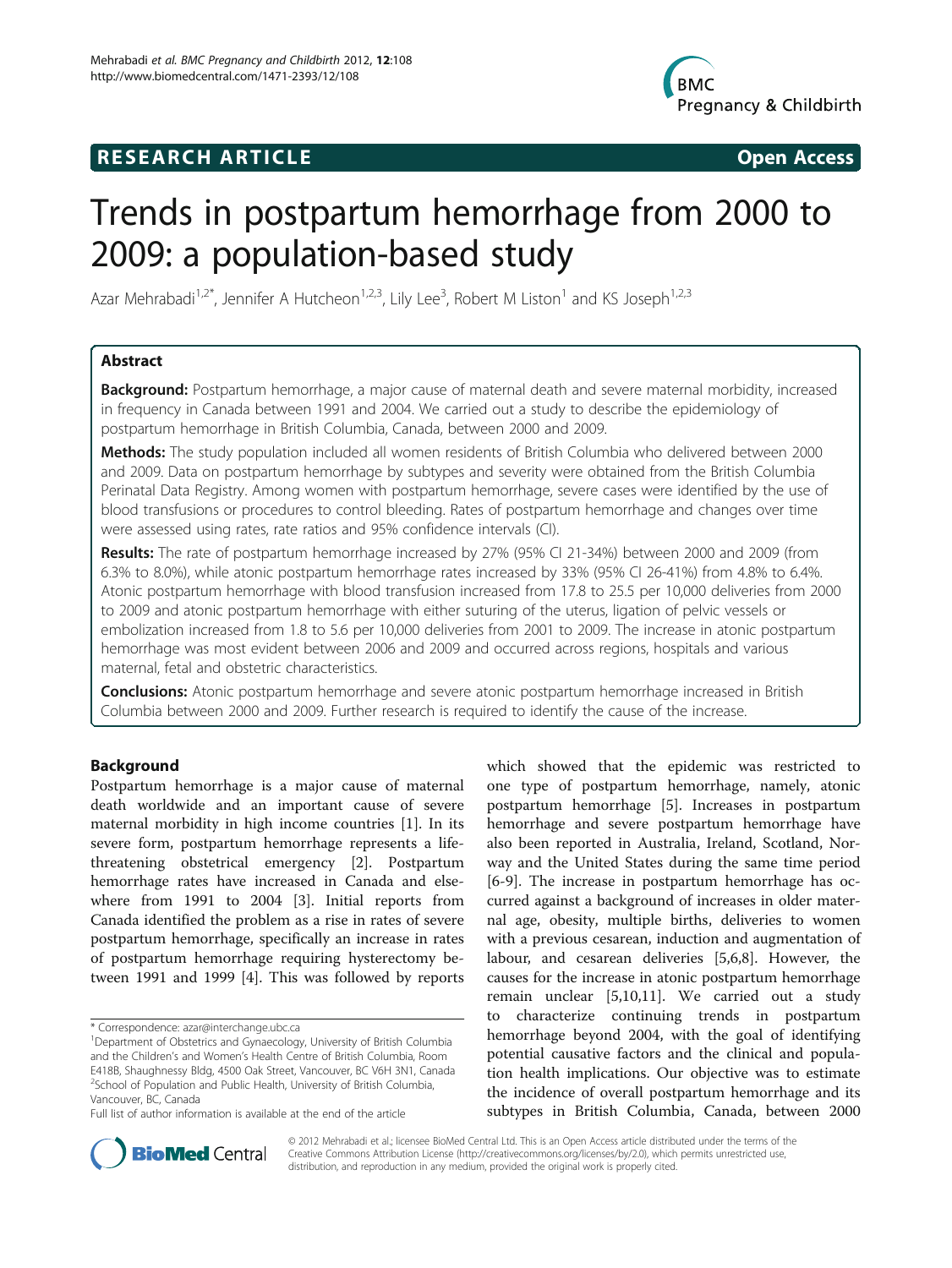and 2009 and to describe the epidemiologic features of postpartum hemorrhage.

## Methods

The study population included all women, residents of British Columbia, who delivered between 2000 and 2009. Data were obtained from the British Columbia Perinatal Data Registry, a population-based registry whose purpose is to collect and disseminate perinatal data for research, surveillance and planning. The database contains information on approximately 99% of births in the province, including detailed clinical and diagnostic information. Standardized forms were filledout by care providers (physicians, midwives, obstetricians, and nurses) during pregnancy, labour and delivery and postpartum, and then compiled and coded by trained data abstractors. Accuracy and validity of data is ensured through ongoing quality checks by staff, automated data rules and ongoing use in research and surveillance. All women who gave birth between April 1st, 2000 and March  $31<sup>st</sup>$ , 2010 (hereafter referred to as years 2000 to 2009) and who resided in British Columbia were included in the study. This study received ethical approval from the University of British Columbia Children's & Women's Health Centre Research Ethics Board.

Postpartum hemorrhage in Canada is defined as an estimated blood loss of ≥500 mL after vaginal delivery or ≥1000 mL after cesarean delivery or as otherwise diagnosed by a care provider. Postpartum hemorrhage diagnoses were based on International Classification of Diseases (ICD) codes recorded in the Perinatal Database (ICD-9 from 2000 to 2003 and ICD-10 from 2004 to 2009). Subtypes of postpartum hemorrhage identified with ICD-9 or ICD-10 diagnostic codes included: 1) postpartum hemorrhage due to retained placenta (third stage hemorrhage), 2) postpartum hemorrhage due to uterine atony (occurring within 24 hours following delivery), 3) delayed and secondary postpartum hemorrhage (occurring after the first 24 hours following delivery) and 4) postpartum hemorrhage due to coagulation defects. Code details for postpartum hemorrhage did not change between ICD-9 and ICD-10.

Severe cases were defined as postpartum hemorrhage diagnosis in conjunction with blood transfusion, hysterectomy, or other procedures to control bleeding. Blood transfusion was defined as receipt of one or more units of whole or packed red blood cells. Hysterectomy and procedures to control bleeding were based on the Canadian Classification of Health Interventions (CCI), which was used from April 1<sup>st</sup>, 2001 onwards. Interventions and procedures to control bleeding in conjunction with a diagnosis of postpartum hemorrhage included hysterectomy, bimanual uterine compression and massage, uterine (and vaginal) packing, ligation of pelvic vessels,

and embolization of pelvic vessels (see Additional file [1](#page-7-0): Table S1 for all diagnostic codes and procedures). Between 2001 and 2003, 2,156 of 118,987 women (1.8%) were missing CCI procedure codes for hysterectomy or procedures to control bleeding and so equivalent Canadian Classification of Diagnostic, Therapeutic and Surgical Procedures (CCP) codes for hysterectomy were used (Additional file [1:](#page-7-0) Table S1). For other procedures to control bleeding, CCP codes could not be used as these procedure codes were introduced in the CCI. However exclusion of records made very little difference to either rates or statistical test results, so patients were included in the reported results.

Maternal, fetal and obstetrical characteristics were identified according to fields recorded in the Perinatal Data Registry. Maternal characteristics included parity, age, and body mass index (BMI) and fetal characteristics included plurality, birth weight and gestational age. Obstetrical factors included spontaneous or instrumental vaginal delivery (with vacuum or forceps), cesarean delivery with or without labour, previous cesarean delivery, any method of labour induction, augmentation with oxytocin, and administration of epidural analgesia. Geographic regions of British Columbia were defined by the regional health authority of the mother's residence, and hospital volume was defined by number of deliveries per year, in the year of delivery. Length of hospital stay greater than 4 days and hospital stay greater than 7 days were used as a measure of the burden of illness associated with postpartum hemorrhage. The 4 day cut-off was chosen as it is greater than the average stay for both cesarean and vaginal deliveries, while the 7 days postpartum cut-off has previously been used as an indicator for severe maternal morbidity [[12,13\]](#page-7-0).

Rates and exact binomial 95% confidence intervals were estimated for overall postpartum hemorrhage (and its subtypes), severe postpartum hemorrhage, and severe atonic postpartum hemorrhage for the period 2000 to 2009 and for each year within this time period. Temporal trends were assessed both by contrasting the rates in 2000 or 2001 with rates in 2009 using rate ratios (RR) and 95% confidence limits (95% CI). Temporal trends were also examined across all the years in the study using a chi-square test for linear trends in proportions. Statistical significance of differences was assessed based on two-sided p values and a p value <0.05 was considered statistically significant. STATA version 11.2 was used to model smoothed rates and 95% confidence intervals overlaid on observed semiannual rates [[14\]](#page-7-0). Calendar time was modelled using a restricted cubic spline, thereby avoiding linearity assumptions and loss of information from categorizing the continuous time variable [\[15\]](#page-8-0). For all other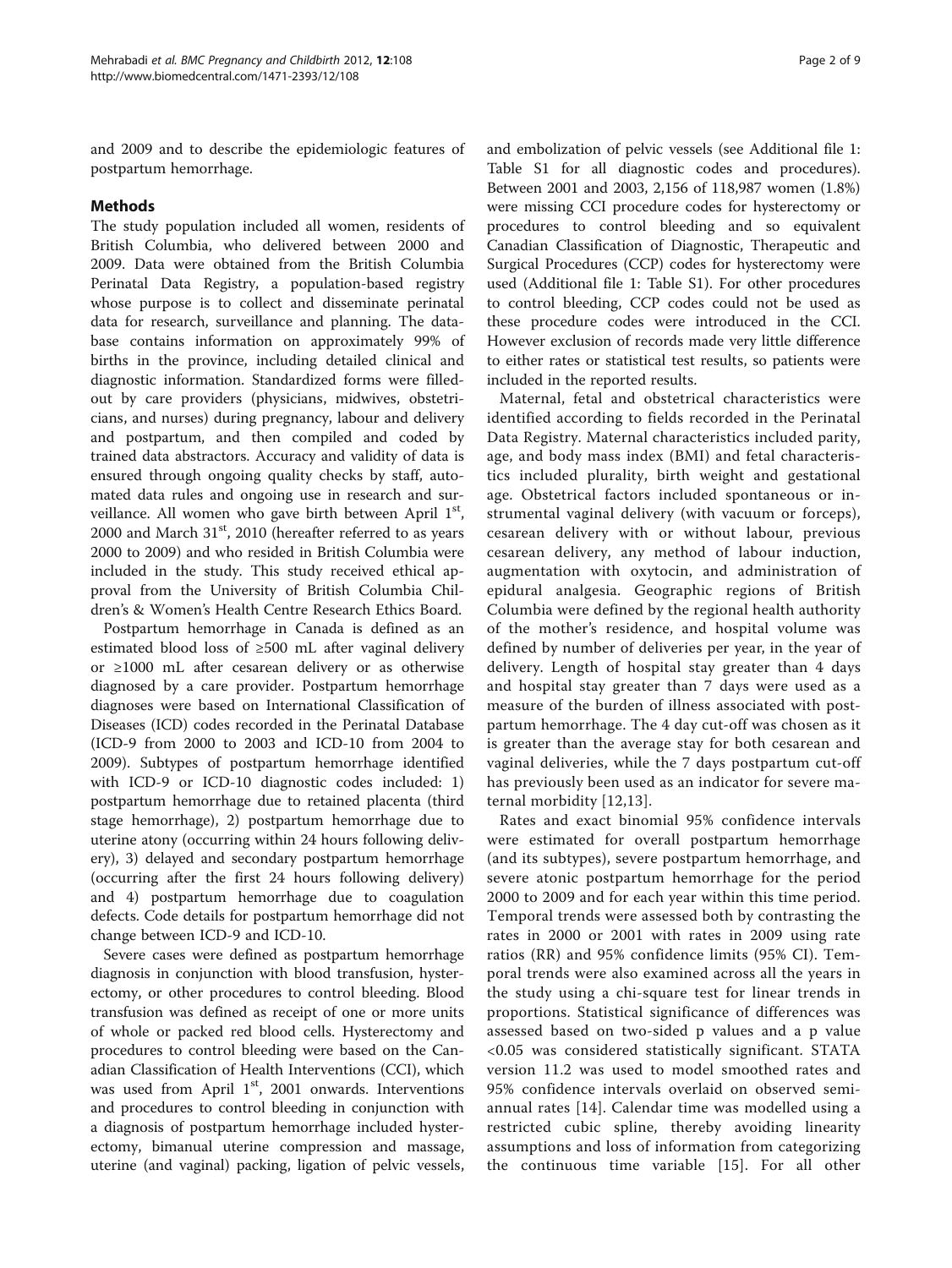analysis, we used SAS version 9.2 statistical software and Epi Info ([wwwn.cdc.gov/epiinfo/\)](wwwn.cdc.gov/epiinfo/).

### Results

Between 2000 and 2009, 412,093 women residents of British Columbia delivered either a live birth or stillbirth and were included in the study. Postpartum hemorrhage rates increased from 6.3% in 2000 to 8.0% in 2009, a 27% increase (95% CI 21-34%), while atonic postpartum hemorrhage increased from 4.8% in 2000 to 6.4% in 2009, a 33% increase (95% CI 26-41%, Table 1). The increase in postpartum hemorrhage and atonic postpartum hemorrhage was particularly evident between 2006 and 2009 (Figure [1A\)](#page-3-0). Overall postpartum hemorrhage and atonic postpartum hemorrhage showed an increasing linear trend between 2000 and 2009 (p<0.001). Other subtypes of postpartum hemorrhage did not show similar increasing trends (Figure [1A\)](#page-3-0); there was a 40% (95% CI 9-81%) increase in secondary postpartum hemorrhage from 0.25% in 2000 to 0.35% in 2009, but the temporal trend using information for all years was not significant (p=0.27, Table 1).

Severe postpartum hemorrhage increased significantly according to every indicator analyzed except for postpartum hemorrhage with hysterectomy. Postpartum hemorrhage with blood transfusion increased from 29.1 to 42.5 per 10,000 deliveries from 2000 to 2009 (an increase of 46%, 95% CI 16-84%), while postpartum hemorrhage with uterine (and vaginal) packing increased by 102% (95% CI 12-263%) from 2001 to 2009. Postpartum hemorrhage with either suturing of the uterus, ligation of pelvic vessels or embolization increased by 297% (95% CI 75-801%, Table 1). Severe atonic postpartum hemorrhage demonstrated a trend similar to trends in severe overall postpartum hemorrhage; all procedures indicating severe atonic postpartum hemorrhage increased significantly over time (Table 1). Atonic postpartum hemorrhage with blood transfusion increased

Table 1 Temporal trends in postpartum hemorrhage (PPH), PPH subtypes, severe PPH and severe atonic PPH in British Columbia, 2000-2009

|                                                 | All years        | PPH rate                 |          |      |      | 2009 vs. 2000/2001       | P for                    |                    |
|-------------------------------------------------|------------------|--------------------------|----------|------|------|--------------------------|--------------------------|--------------------|
|                                                 | $\overline{n}^1$ | 2000                     | 2001     | 2008 | 2009 | <b>RR</b>                | 95% CI                   | trend <sup>2</sup> |
| PPH (rates per 100 deliveries):                 |                  |                          |          |      |      |                          |                          |                    |
| All PPH                                         | 28221            | 6.3                      | 6.3      | 8.2  | 8.0  | 1.27                     | $1.21 - 1.34$            | < 0.001            |
| Due to retained placenta                        | 4859             | 1.3                      | 1.2      | 1.3  | 1.3  | 1.02                     | $0.90 - 1.15$            | 0.81               |
| Atonic                                          | 22100            | 4.8                      | 4.8      | 6.6  | 6.3  | 1.33                     | $1.26 - 1.41$            | < 0.001            |
| Secondary                                       | 1276             | 0.25                     | 0.34     | 0.29 | 0.35 | 1.40                     | $1.09 - 1.81$            | 0.27               |
| Due to coagulation defects                      | 178              | 0.05                     | 0.05     | 0.05 | 0.03 | 0.51                     | $0.25 - 1.05$            | 0.14               |
| Severe PPH (rates per 10,000 deliveries):       |                  |                          |          |      |      |                          |                          |                    |
| PPH + blood transfusion                         | 1468             | 29.1                     | 30.3     | 45.1 | 42.5 | 1.46                     | $1.16 - 1.84$            | < 0.001            |
| PPH + hysterectomy                              | 215              | L,                       | 4.8      | 7.1  | 4.7  | 0.99                     | $0.53 - 1.84$            | 0.76               |
| $PPH + suturing of uterus$                      | 65               | ä,                       | $\circ$  | 3.4  | 3.2  | $\overline{\phantom{a}}$ | $\overline{\phantom{a}}$ | < 0.001            |
| PPH + bimanual compression and massage          | 2255             | ä,                       | 27.7     | 98.1 | 95.6 | 3.45                     | $2.79 - 4.25$            | < 0.001            |
| PPH + uterine (and vaginal) packing             | 223              | $\overline{a}$           | 4.0      | 6.4  | 8.1  | 2.02                     | $1.12 - 3.63$            | 0.02               |
| PPH + ligation of pelvic vessels                | 81               | L,                       | 1.3      | 3.9  | 4.5  | 3.58                     | $1.34 - 9.55$            | < 0.001            |
| PPH + embolization of pelvic vessels            | 60               | $\overline{\phantom{a}}$ | 0.50     | 2.5  | 1.4  | 2.69                     | $0.54 - 13.32$           | 0.01               |
| PPH + Suture, ligation, or embolization         | 186              | $\overline{a}$           | 1.8      | 9.1  | 7.0  | 3.97                     | $1.75 - 9.01$            | < 0.001            |
| Severe atonic PPH (rates per 10,000 deliveries) |                  |                          |          |      |      |                          |                          |                    |
| Atonic PPH + blood transfusion                  | 876              | 17.8                     | 16.6     | 28.2 | 25.5 | 1.43                     | $1.07 - 1.93$            | < 0.001            |
| Atonic PPH + hysterectomy                       | 108              | ä,                       | 2.5      | 3.6  | 1.8  | 0.72                     | $0.28 - 1.81$            | 0.37               |
| Atonic PPH + suturing of uterus                 | 55               | ä,                       | $\Omega$ | 2.7  | 2.9  | $\overline{\phantom{a}}$ | $\overline{a}$           | < 0.001            |
| Atonic PPH + bimanual compression and massage   | 1964             | ä,                       | 23.5     | 85.3 | 81.8 | 3.49                     | $2.78 - 4.38$            | < 0.001            |
| Atonic PPH + uterine (and vaginal) packing      | 174              | L,                       | 3.0      | 5.9  | 5.9  | 1.93                     | $0.97 - 3.82$            | 0.02               |
| Atonic PPH + ligation of pelvic vessels         | 68               | L,                       | 1.3      | 3.9  | 3.6  | 2.87                     | $1.05 - 7.83$            | < 0.001            |
| Atonic PPH + embolization of pelvic vessels     | 43               | $\overline{\phantom{a}}$ | 0.50     | 2.0  | 1.1  | 2.24                     | $0.43 - 11.55$           | 0.01               |
| Atonic PPH + Suture, ligation, or embolization  | 150              | L,                       | 1.8      | 8.0  | 5.6  | 3.20                     | $1.38 - 7.40$            | < 0.001            |

<sup>1</sup>n refers to number of cases of the outcome of interest.

 $2$ P value based on data for all years between 2000 (or 2001) and 2009.

RR denotes rate ratio and 95% CI denotes 95% confidence intervals.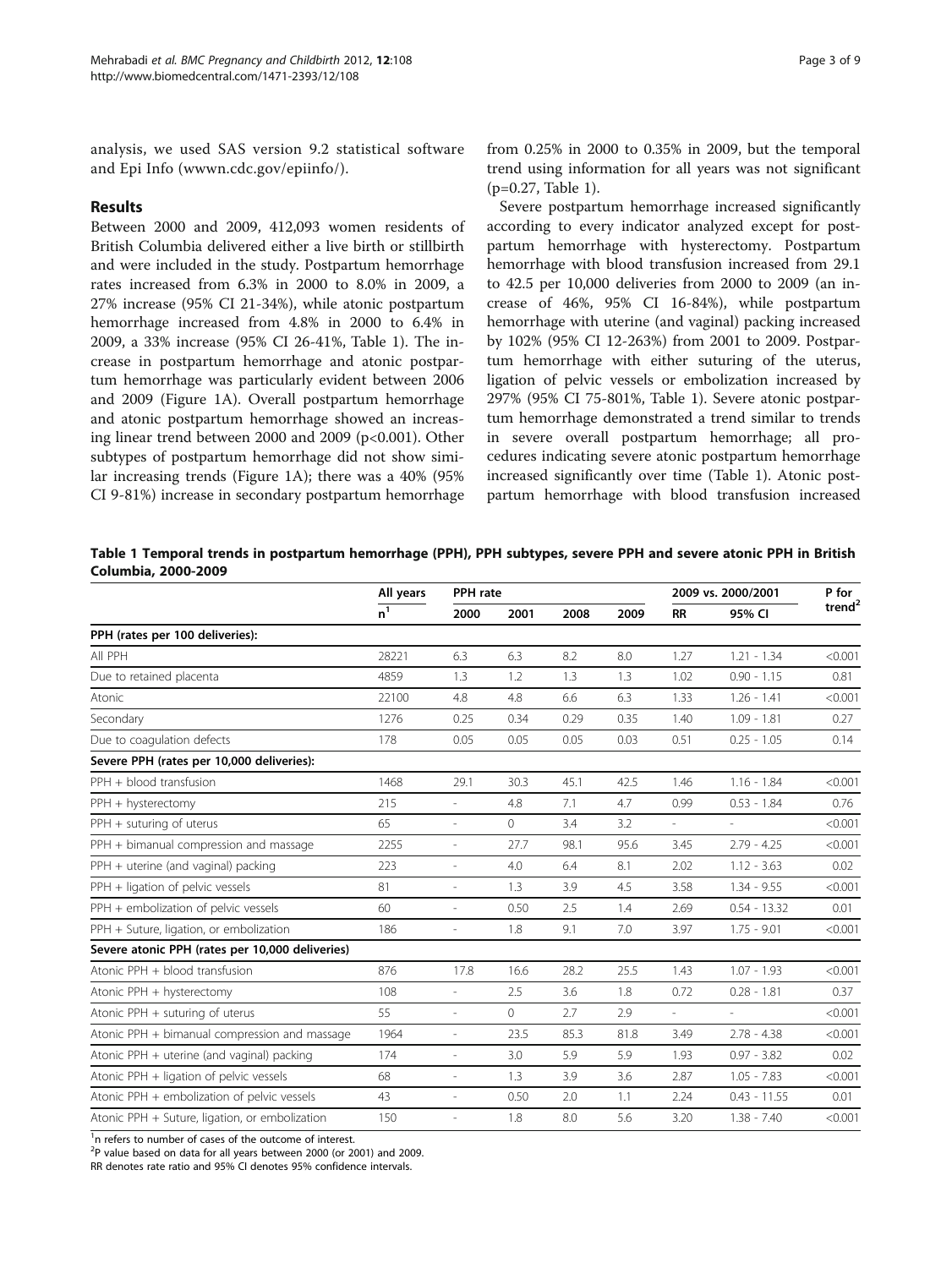<span id="page-3-0"></span>

from 17.8 per 10,000 deliveries in 2000 to 25.5 per 10,000 deliveries in 2009 (43% increase, 95% CI 7-93%), while atonic postpartum hemorrhage with either suturing of the uterus, ligation of pelvic vessels or embolization increased from 1.8 in 2001 to 5.6 per 10,000 deliveries in 2009 (220% increase, 95% CI 38-640%). Most of the observed increase in overall postpartum hemorrhage with blood transfusion occurred between 2006 and 2009, while atonic postpartum hemorrhage with blood transfusion rates increased at a constant rate between 2003 and 2009 (Figure 1B).

Atonic postpartum hemorrhage increased significantly between 2000 and 2009 across all regions (except for the Northern Health Authority which showed a decrease) and increased significantly across hospitals irrespective of hospital volume (except for those with 1000–1499 deliveries per year, Table [2](#page-4-0)). Atonic postpartum hemorrhage rates were higher among the large volume hospitals as compared with the small volume hospitals (6.1% compared with 4.5%). Supplementary analysis showed that women residing in the Northern Health Authority were younger, more likely to be multiparous, and less likely to receive epidural analgesia or undergo an instrumental vaginal delivery. Rates of epidural analgesia also decreased slightly  $(p<0.05)$  in this region, while rates increased significantly in all other regions.

Atonic postpartum hemorrhage increased significantly between 2000 and 2009 across all maternal, fetal and obstetric characteristics under study with the exception of birthweight <2500 grams, and gestational ages <28 weeks or ≥42 weeks (Table [3\)](#page-5-0). An increase in atonic postpartum hemorrhage was observed both among women with vaginal deliveries and cesarean deliveries, and regardless of whether a women had a previous cesarean delivery. Among cesarean deliveries, atonic postpartum hemorrhage increased significantly among all cesarean sub-categories, including cesareans without labour, those with spontaneous labour and those who had labour induction. Among women with a vaginal delivery, atonic postpartum hemorrhage increased more markedly among those with an instrumental vaginal delivery. Atonic postpartum hemorrhage increased significantly regardless of whether a woman had her labour induced, was augmented with oxytocin, or received epidural analgesia. The percent increase, however, was higher among women receiving these procedures.

Trends in atonic postpartum hemorrhage with blood transfusion were more variable over time across maternal, fetal and obstetric characteristics, likely due to smaller numbers for this outcome (Table [4](#page-6-0)). Significant and non-significant increases were observed across many maternal, fetal and obstetric categories. Notably, increases in atonic postpartum hemorrhage with blood transfusion were evident among both spontaneous and instrumental vaginal deliveries, although the increase was greater for instrumental vaginal births. Additionally, increases were evident among women irrespective of use of labour induction, oxytocin augmentation, or epidural analgesia. Increases in atonic postpartum hemorrhage with blood transfusion among women with a cesarean delivery were only observed among cesareans following labour induction. Although atonic postpartum hemorrhage rates were higher for vaginal as compared with cesarean deliveries (Table [3\)](#page-5-0), rates of atonic postpartum hemorrhage with blood transfusion (as well as all other types of severe atonic postpartum hemorrhage – data not shown) were higher among cesarean as compared with vaginal deliveries (Table [4\)](#page-6-0).

Women with postpartum hemorrhage were more likely to have long hospital stays; 9.5% of women with postpartum hemorrhage had a length of stay greater than 4 days compared with 7.2% of women without postpartum hemorrhage (RR=1.32, 95% CI 1.27-1.37), and 1.3% had a length of stay greater than 7 days as compared with 0.7%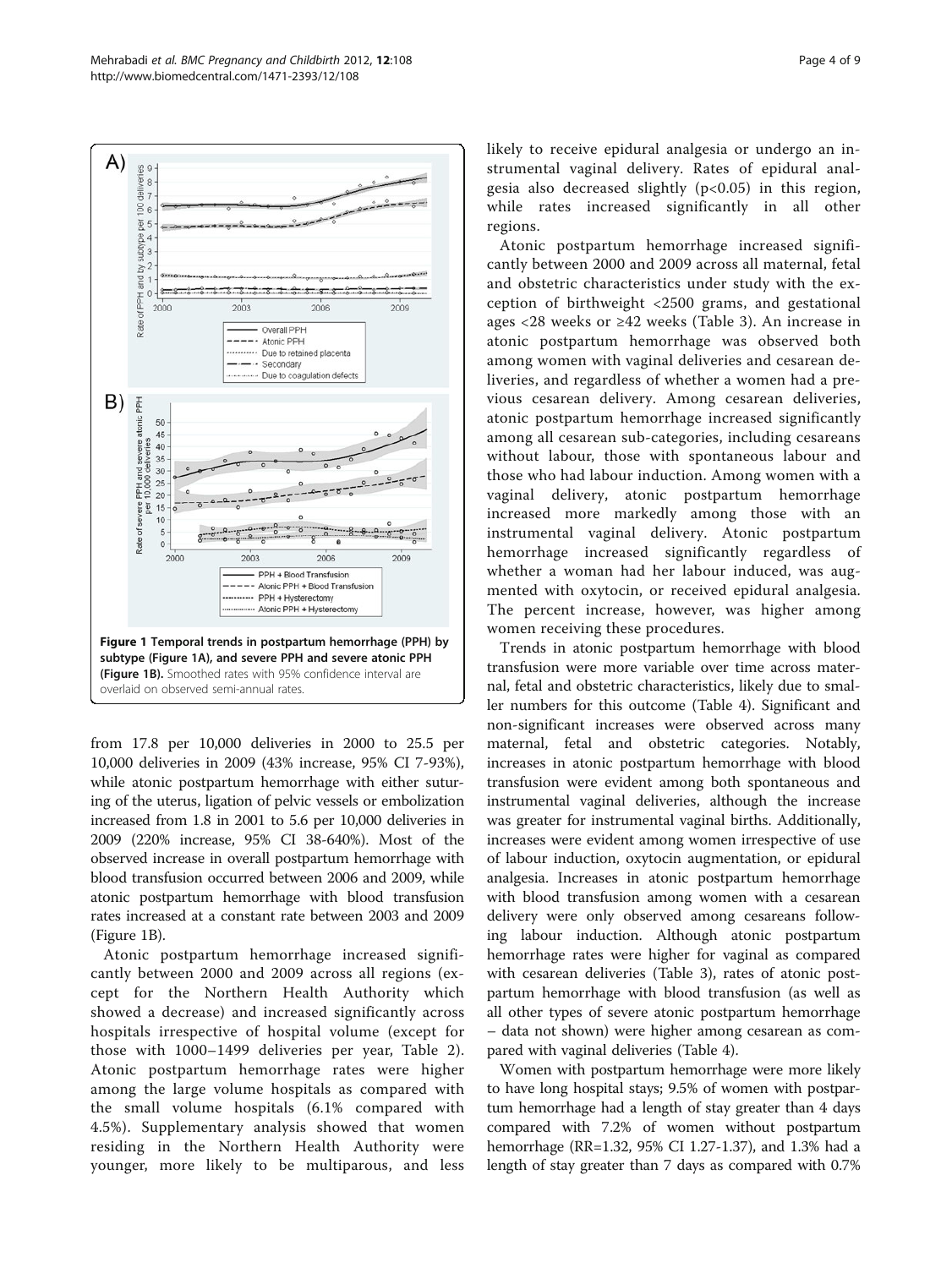| Region (by health authority of mother's<br>residence) | All years      |      |      |      | Rate per 100 deliveries by year | 2009 vs. 2000 |           | P for         |                    |
|-------------------------------------------------------|----------------|------|------|------|---------------------------------|---------------|-----------|---------------|--------------------|
|                                                       | n <sup>1</sup> | rate | 2000 | 2001 | 2008                            | 2009          | <b>RR</b> | 95% CI        | trend <sup>2</sup> |
| Fraser                                                | 8340           | 5.2  | 5.0  | 4.9  | 6.6                             | 6.0           | 1.19      | 1.09-1.30     | < 0.001            |
| Interior                                              | 2769           | 4.7  | 3.9  | 3.4  | 5.8                             | 7.0           | 1.81      | 1.54-2.11     | < 0.001            |
| Northern                                              | 1694           | 4.9  | 5.2  | 4.8  | 5.6                             | 4.1           | 0.79      | $0.64 - 0.97$ | 0.03               |
| Vancouver Coastal                                     | 6995           | 7.1  | 5.4  | 6.0  | 8.8                             | 8.3           | 1.55      | 1.39-1.72     | < 0.001            |
| Vancouver Island                                      | 2206           | 3.7  | 3.8  | 3.8  | 4.4                             | 4.9           | 1.29      | 1.09-1.53     | < 0.001            |
| Hospital Volume (by deliveries per year)              |                |      |      |      |                                 |               |           |               |                    |
| $<$ 500                                               | 2537           | 4.5  | 5.0  | 4.1  | 5.6                             | 5.2           | 1.04      | $0.88 - 1.2$  | < 0.001            |
| 500-999                                               | 2363           | 4.6  | 3.8  | 4.0  | 5.6                             | 5.6           | 1.49      | 1.27-1.75     | < 0.001            |
| 1000-1499                                             | 3369           | 4.2  | 5.6  | 4.4  | 5.3                             | 4.0           | 0.71      | $0.61 - 0.84$ | 0.88               |
| 1500-2499                                             | 3851           | 6.3  | 1.5  | 4.9  | 8.4                             | 8.2           | 5.45      | 4.30-6.92     | < 0.001            |
| ≥2500                                                 | 9980           | 6.1  | 5.6  | 5.5  | 6.8                             | 6.5           | 1.15      | 1.05-1.25     | < 0.001            |

<span id="page-4-0"></span>Table 2 Atonic postpartum hemorrhage by region and hospital volume, British Columbia, 2000-2009

<sup>1</sup>n refers to number of cases of atonic postpartum hemorrhage.

<sup>2</sup>P value based on data for all years between 2000 and 2009.

RR denotes rate ratio and 95% CI denotes 95% confidence intervals.

of women without postpartum hemorrhage (RR=1.88, 95% CI 1.69-2.10).

## **Discussion**

Previous studies have reported an increase in postpartum hemorrhage between 1991 and 2004 and in severe postpartum hemorrhage between 2003 and 2007 in Canada [[5,](#page-7-0)[16\]](#page-8-0). Our population-based study from British Columbia demonstrated that postpartum hemorrhage rates continued to increase until 2009 with a steep increase between 2006 and 2009. The increase was driven by a 33% rise in atonic postpartum hemorrhage. There was a 43% increase in atonic postpartum hemorrhage with blood transfusion and a 220% increase in atonic postpartum hemorrhage with either uterine suturing, ligation of pelvic vessels or embolization.

The increase in overall and atonic postpartum hemorrhage since 2006 coincides with a change in the definition of postpartum hemorrhage in the Canadian Institute for Health Information 2006 coding standards [[17\]](#page-8-0). Increases in postpartum hemorrhage diagnoses around this time period were also reported elsewhere in Canada. A recent database report from Nova Scotia documented a 24% increase in postpartum hemorrhage from 2004 to 2005, from 5.0% to 6.2%, followed by a 29% increase between 2006 and 2007, from 6.2% to 8.0% [[18\]](#page-8-0). Although these increases may be partly explained by this definition change, the increase was also observed for severe postpartum hemorrhage and severe atonic postpartum hemorrhage (as measured by concurrent blood transfusion or procedures to control bleeding). The latter are considered objective and clinically important measures of severity. Additionally, the increase did not occur for all subtypes of postpartum hemorrhage as would be expected with a change in the definition of postpartum hemorrhage.

Postpartum hemorrhage rates increased across the majority of maternal, fetal and obstetric characteristics and this finding does not point to any single cause. Notably, atonic postpartum hemorrhage increased even among cesarean deliveries with no labour or labour induction. One mechanism suggested for uterine atony (and for the current postpartum hemorrhage epidemic [\[10\]](#page-7-0)) is desensitization of uterine tissue to oxytocin due to its liberal administration during labour induction and augmentation [[19](#page-8-0)]. However the observed increase in postpartum hemorrhage occurred even among women not induced or augmented, highlighting the fact that other causes may be responsible. Factors not associated with an increasing trend in postpartum hemorrhage (such as gestational age <28 weeks) typically had a low frequency and such findings are not inconsistent with an across-the-board increase in postpartum hemorrhage. The higher rates of atonic postpartum hemorrhage among vaginal deliveries (as opposed to cesarean deliveries) may be related to differing definitions of postpartum hemorrhage for these two routes of delivery. Cesarean deliveries were associated with higher rates of severe atonic postpartum hemorrhage than vaginal deliveries (Table [4](#page-6-0)).

The declining trend in postpartum hemorrhage among women from the Northern Health Authority may provide some etiologic insight into the increases seen elsewhere. The inter-relationship between risk factors for postpartum hemorrhage such epidural analgesia, oxytocin induction and instrumental vaginal delivery require further investigation in order to delineate their relative contributions to the change in postpartum hemorrhage rates. On the other hand, the Northern Health Authority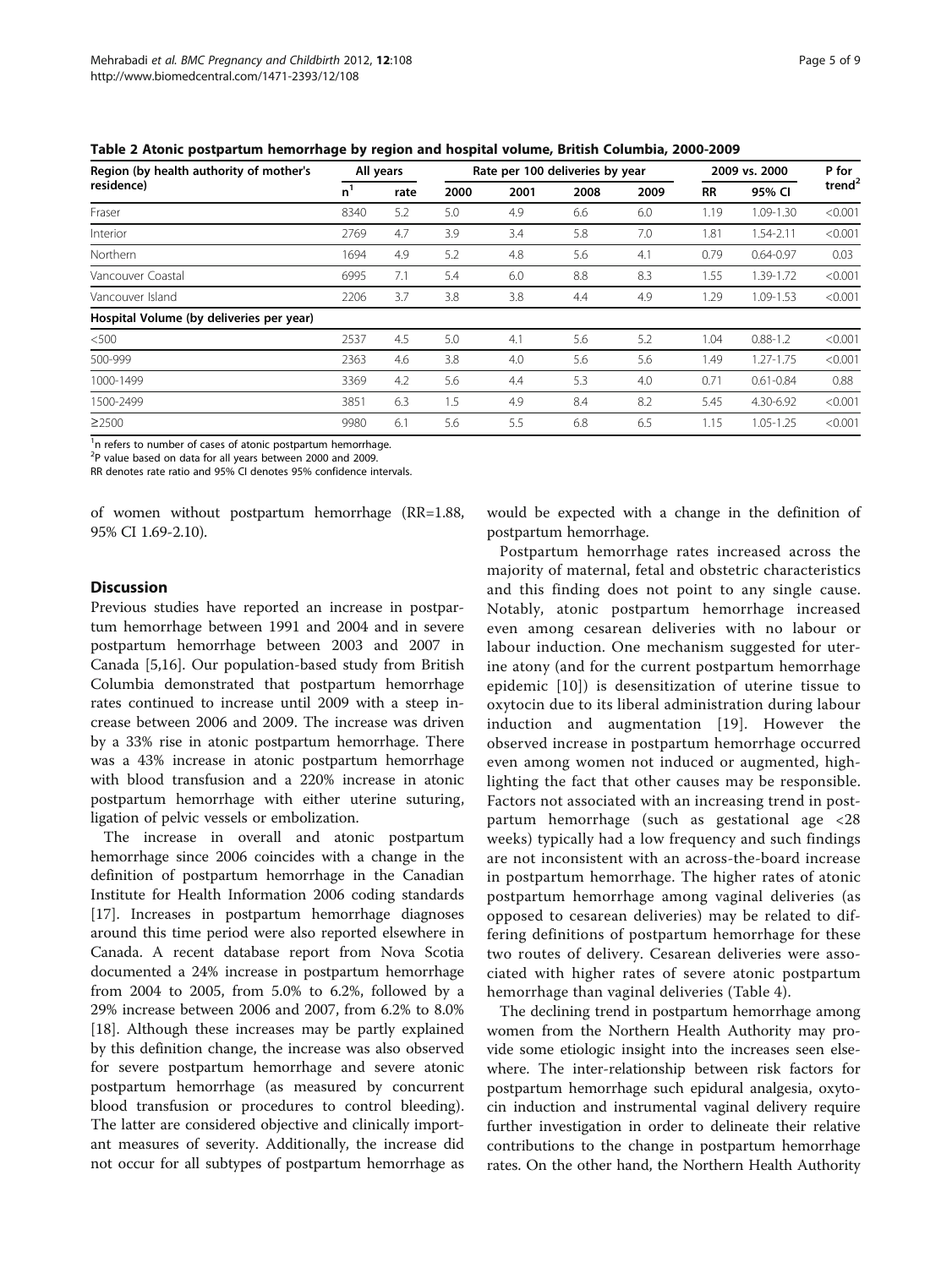|                                   | All years        |         | Rate per 100 deliveries |      |         |         | 2009 vs. 2000 | P for         |                    |
|-----------------------------------|------------------|---------|-------------------------|------|---------|---------|---------------|---------------|--------------------|
|                                   | $\overline{n^1}$ | rate    | 2000                    | 2001 | 2008    | 2009    | <b>RR</b>     | 95% CI        | trend <sup>2</sup> |
| <b>Parity</b>                     |                  |         |                         |      |         |         |               |               |                    |
| Nulliparous                       | 12,237           | 6.5     | 5.5                     | 5.5  | 8.1     | 7.6     | 1.39          | 1.29-1.51     | < 0.001            |
| Parous                            | 9,863            | 4.4     | 4.2                     | 4.2  | 5.3     | 5.2     | 1.24          | 1.14-1.35     | < 0.001            |
| Maternal age (years)              |                  |         |                         |      |         |         |               |               |                    |
| $<$ 20                            | 953              | 6.2     | 6.1                     | 5.0  | 8.5     | 7.6     | 1.26          | $0.97 - 1.62$ | < 0.001            |
| $20 - 34$                         | 16,641           | 5.4     | 4.8                     | 4.8  | 6.6     | 6.4     | 1.34          | 1.26-1.43     | < 0.001            |
| $\geq$ 35                         | 4,506            | 5.2     | 4.4                     | 4.7  | 6.3     | 5.9     | 1.34          | 1.18-1.53     | < 0.001            |
| <b>BMI</b>                        |                  |         |                         |      |         |         |               |               |                    |
| Underweight                       | 1,032            | 6.0     | 4.8                     | 5.2  | 7.4     | 6.8     | 1.43          | 1.09-1.87     | < 0.001            |
| Normal                            | 9,960            | 5.7     | 5.1                     | 5.1  | 6.9     | 6.8     | 1.33          | 1.22-1.47     | < 0.001            |
| Overweight                        | 2,977            | 5.1     | 4.5                     | 4.5  | 6.2     | 6.2     | 1.39          | 1.19-1.62     | < 0.001            |
| Obese                             | 1,583            | 4.9     | 4.2                     | 4.4  | 6.4     | 5.5     | 1.31          | 1.06-1.63     | < 0.001            |
| <b>Plurality</b>                  |                  |         |                         |      |         |         |               |               |                    |
| Singleton                         | 21,529           | 5.3     | 4.7                     | 4.7  | 6.5     | 6.3     | 1.33          | $1.25 - 1.41$ | < 0.001            |
| Multiple                          | 571              | 9.2     | 7.1                     | 10.8 | 11.3    | 9.4     | 1.33          | $0.91 - 1.95$ | < 0.001            |
| Birthweight (grams)               |                  |         |                         |      |         |         |               |               |                    |
| $<$ 2500                          | 794              | 3.7     | 3.2                     | 4.0  | 5.0     | 3.7     | 1.17          | $0.85 - 1.61$ | 0.03               |
| 2500-3999                         | 17,353           | 5.2     | 4.5                     | 4.5  | 6.3     | 6.2     | 1.37          | 1.29-1.47     | < 0.001            |
| ≥4000                             | 3,939            | 7.2     | 6.6                     | 6.4  | 9.1     | 8.2     | 1.24          | 1.09-1.41     | < 0.001            |
| <b>Gestational age (weeks)</b>    |                  |         |                         |      |         |         |               |               |                    |
| < 28                              | 68               | 2.0     | 2.14                    | 0.69 | 3.13    | 1.5     | 0.71          | $0.25 - 2.01$ | 0.53               |
| 28-36                             | 1,477            | 4.5     | 3.3                     | 4.2  | 6.0     | 5.2     | 1.55          | $1.21 - 1.97$ | < 0.001            |
| 37-41                             | 20,115           | 5.5     | 4.9                     | 4.8  | 6.7     | 6.5     | 1.33          | 1.25-1.41     | < 0.001            |
| $\geq 42$                         | 396              | 6.2     | 5.8                     | 5.3  | 6.9     | 5.9     | 1.03          | $0.68 - 1.57$ | 0.52               |
| Vaginal delivery                  |                  |         |                         |      |         |         |               |               |                    |
| Spontaneous                       | 14,400           | 5.8     | 5.1                     | 5.2  | 7.1     | 6.8     | 1.33          | 1.24-1.42     | < 0.001            |
| Instrumental                      | 5,141            | 11.5    | 8.9                     | 10.3 | 14.6    | 14.2    | 1.59          | 1.42-1.79     | < 0.001            |
| Cesarean delivery                 |                  |         |                         |      |         |         |               |               |                    |
| No labour                         | 912              | 1.7     | 1.6                     | 1.3  | 2.1     | 2.1     | 1.28          | $0.94 - 1.73$ | < 0.001            |
| With labour, no induction         | 1,001            | 2.4     | 1.6                     | 1.5  | 3.5     | 3.0     | 1.92          | 1.43-2.58     | < 0.001            |
| With induction                    | 646              | 2.9     | 1.9                     | 1.5  | 3.9     | 3.5     | 1.74          | 1.20-2.54     | < 0.001            |
| Previous cesarean                 |                  |         |                         |      |         |         |               |               |                    |
| Yes                               | 1,426            | 2.5     | 2.7                     | 2.3  | 3.2     | 2.9     | 1.08          | $0.86 - 1.34$ | 0.001              |
| No                                | 20,674           | 5.8     | 5.1                     | 5.1  | 7.2     | 6.9     | 1.37          | 1.30-1.46     | < 0.001            |
| Induction of labour               |                  |         |                         |      |         |         |               |               |                    |
| Yes                               | 5,648            | 6.4     | 5.4                     | 5.4  | 8.4     | 7.7     | 1.41          | 1.26-1.58     | < 0.001            |
| No                                | 16,452           | 5.1     | 4.6                     | 4.6  | 6.1     | 6.0     | 1.31          | 1.22-1.40     | < 0.001            |
| Augmentation of labour (oxytocin) |                  |         |                         |      |         |         |               |               |                    |
| Yes                               | 4,561            | 7.2     | 5.7                     | 6.1  | 8.9     | 8.1     | 1.41          | 1.24-1.61     | < 0.001            |
| $\rm No$                          | 17,539           | 5.0     | 4.6                     | 4.5  | 6.1     | $6.0\,$ | 1.31          | 1.23-1.39     | < 0.001            |
| Epidural analgesia                |                  |         |                         |      |         |         |               |               |                    |
| Yes                               | 8,096            | $7.0\,$ | 5.4                     | 6.0  | 9.0     | 7.8     | 1.44          | 1.30-1.59     | < 0.001            |
| No                                | 14,004           | 4.7     | 4.6                     | 4.3  | $5.6\,$ | $5.8\,$ | 1.27          | 1.19-1.36     | < 0.001            |

<span id="page-5-0"></span>Table 3 Temporal Trends in atonic postpartum hemorrhage by maternal, fetal and obstetrical characteristics, British Columbia, 2000-2009

<sup>1</sup>n refers to number of cases of atonic postpartum hemorrhage.<br><sup>2</sup>P value based on data for all years between 2000 and 2009.

RR denotes rate ratio and 95% CI denotes 95% confidence intervals.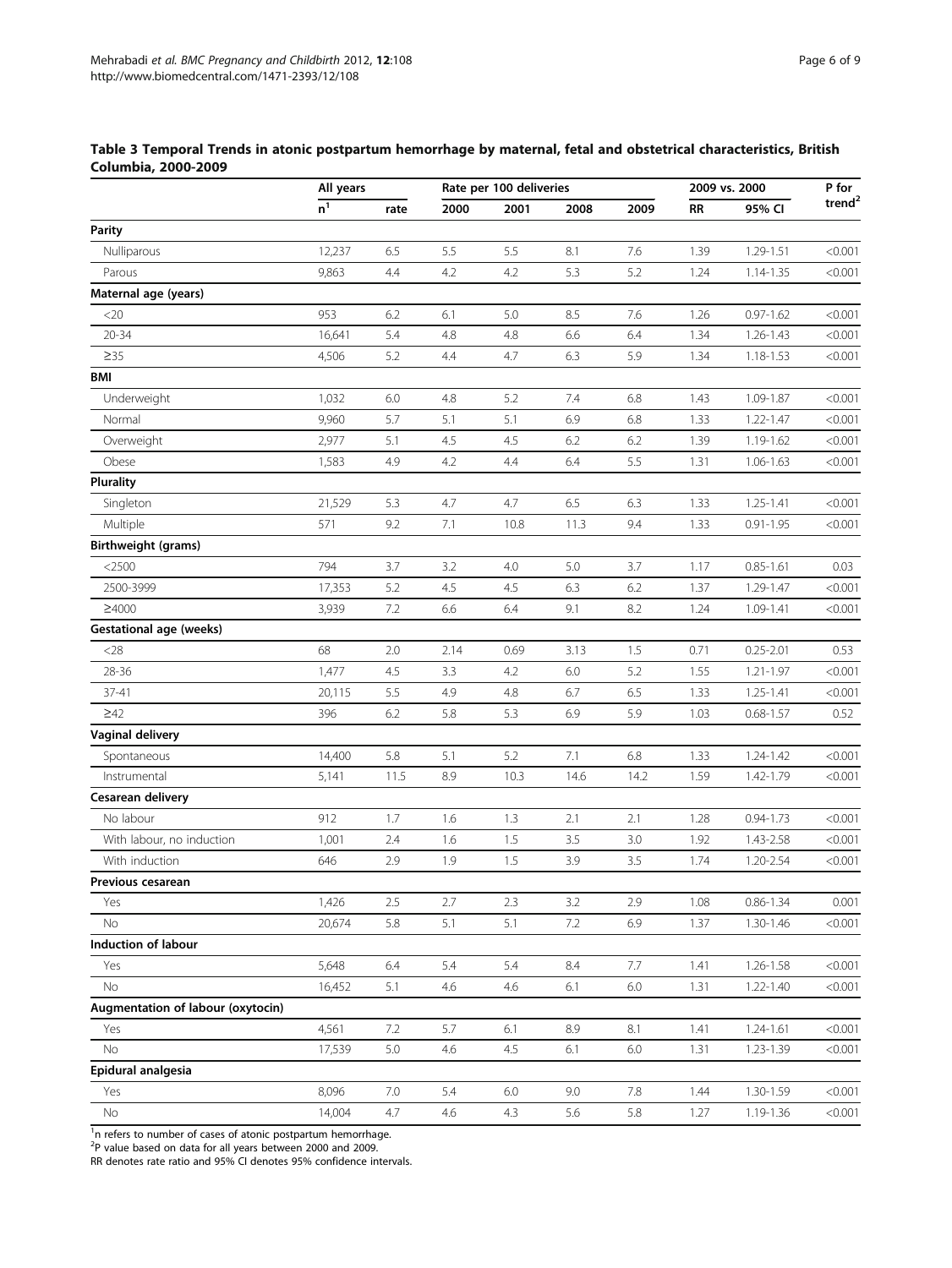<span id="page-6-0"></span>Table 4 Temporal Trends in atonic postpartum hemorrhage with blood transfusion by maternal, fetal and obstetrical characteristics, British Columbia, 2000-2009

| n <sup>1</sup><br>2000<br>2001<br>2009<br>95% CI<br>2008<br>RR<br>rate<br>534<br>Nulliparous<br>15.3<br>20.1<br>19.9<br>39.5<br>31.3<br>1.56<br>1.04-2.34<br>342<br>Parous<br>28.3<br>16.0<br>18.3<br>20.4<br>1.28<br>$0.83 - 1.98$<br>14.1<br>Maternal Age (in years)<br>56<br>$<$ 20<br>36.6<br>27.3<br>28.6<br>47.7<br>55.8<br>2.05<br>$0.67 - 6.24$<br>$20 - 34$<br>612<br>19.8<br>15.8<br>15.0<br>27.3<br>25.5<br>1.13-2.30<br>1.61<br>$\geq 35$<br>208<br>23.8<br>23.4<br>20.4<br>28.4<br>21.2<br>0.91<br>$0.48 - 1.70$<br>BMI | P for              |
|--------------------------------------------------------------------------------------------------------------------------------------------------------------------------------------------------------------------------------------------------------------------------------------------------------------------------------------------------------------------------------------------------------------------------------------------------------------------------------------------------------------------------------------|--------------------|
|                                                                                                                                                                                                                                                                                                                                                                                                                                                                                                                                      | trend <sup>2</sup> |
|                                                                                                                                                                                                                                                                                                                                                                                                                                                                                                                                      | < 0.001            |
|                                                                                                                                                                                                                                                                                                                                                                                                                                                                                                                                      | 0.04               |
|                                                                                                                                                                                                                                                                                                                                                                                                                                                                                                                                      |                    |
|                                                                                                                                                                                                                                                                                                                                                                                                                                                                                                                                      | 0.07               |
|                                                                                                                                                                                                                                                                                                                                                                                                                                                                                                                                      | < 0.001            |
|                                                                                                                                                                                                                                                                                                                                                                                                                                                                                                                                      | 0.41               |
|                                                                                                                                                                                                                                                                                                                                                                                                                                                                                                                                      |                    |
| 23.9<br>10.4<br>26.4<br>25.5<br>Underweight<br>41<br>18.4<br>1.78<br>0.30-10.62                                                                                                                                                                                                                                                                                                                                                                                                                                                      | 0.10               |
| Normal<br>362<br>16.3<br>19.1<br>30.4<br>20.6<br>20.4<br>1.25<br>$0.77 - 2.03$                                                                                                                                                                                                                                                                                                                                                                                                                                                       | 0.03               |
| 19.8<br>Overweight<br>115<br>17.3<br>13.6<br>25.0<br>24.1<br>1.39<br>$0.62 - 3.08$                                                                                                                                                                                                                                                                                                                                                                                                                                                   | 0.02               |
| 58<br>6.5<br>Obese<br>17.8<br>10.1<br>27.3<br>18.6<br>1.85<br>$0.48 - 7.14$                                                                                                                                                                                                                                                                                                                                                                                                                                                          | 0.09               |
| <b>Plurality</b>                                                                                                                                                                                                                                                                                                                                                                                                                                                                                                                     |                    |
| 832<br>15.3<br>27.0<br>Singleton<br>20.5<br>17.0<br>24.8<br>1.46<br>1.07-1.97                                                                                                                                                                                                                                                                                                                                                                                                                                                        | < 0.001            |
| 44<br>70.7<br>76.3<br>113.9<br>105.6<br>68.0<br>0.89<br>Multiple<br>$0.24 - 3.30$                                                                                                                                                                                                                                                                                                                                                                                                                                                    | 0.84               |
| Birthweight (in grams)                                                                                                                                                                                                                                                                                                                                                                                                                                                                                                               |                    |
| $<$ 2500<br>59<br>27.8<br>5.1<br>59.2<br>29.9<br>5.92<br>0.73-48.08<br>39.4                                                                                                                                                                                                                                                                                                                                                                                                                                                          | 0.69               |
| 2500-3999<br>637<br>19.0<br>17.2<br>13.8<br>22.5<br>1.28<br>22.0<br>$0.91 - 1.81$                                                                                                                                                                                                                                                                                                                                                                                                                                                    | 0.002              |
| ≥4000<br>32.3<br>58.3<br>177<br>26.0<br>18.8<br>45.4<br>1.75<br>$0.92 - 3.32$                                                                                                                                                                                                                                                                                                                                                                                                                                                        | < 0.001            |
| Gestational age (in weeks)                                                                                                                                                                                                                                                                                                                                                                                                                                                                                                           |                    |
| 7<br>$<$ 28<br>20.1<br>0.0<br>34.5<br>24.0<br>21.8<br>$\overline{\phantom{a}}$<br>$\overline{\phantom{a}}$                                                                                                                                                                                                                                                                                                                                                                                                                           | 0.69               |
| 28-36<br>45.7<br>46.4<br>$0.77 - 4.45$<br>110<br>33.8<br>25.1<br>36.6<br>1.85                                                                                                                                                                                                                                                                                                                                                                                                                                                        | 0.05               |
| 37-41<br>739<br>20.0<br>17.1<br>15.3<br>27.0<br>23.3<br>1.37<br>0.99-1.89                                                                                                                                                                                                                                                                                                                                                                                                                                                            | < 0.001            |
| $\geq 42$<br>17<br>35.2<br>0.0<br>16.5<br>26.6<br>34.0<br>0.96<br>$0.16 - 5.75$                                                                                                                                                                                                                                                                                                                                                                                                                                                      | 0.61               |
| Vaginal delivery                                                                                                                                                                                                                                                                                                                                                                                                                                                                                                                     |                    |
| 321<br>12.9<br>11.8<br>10.2<br>17.6<br>$0.87 - 2.21$<br>Spontaneous<br>16.4<br>1.39                                                                                                                                                                                                                                                                                                                                                                                                                                                  | 0.004              |
| 244<br>Instrumental<br>54.7<br>31.2<br>41.4<br>73.3<br>73.6<br>2.36<br>1.29-4.32                                                                                                                                                                                                                                                                                                                                                                                                                                                     | < 0.001            |
| Cesarean delivery                                                                                                                                                                                                                                                                                                                                                                                                                                                                                                                    |                    |
| No labour<br>110<br>20.7<br>26.9<br>18.1<br>21.5<br>0.92<br>$0.41 - 2.04$<br>24.7                                                                                                                                                                                                                                                                                                                                                                                                                                                    | 0.57               |
| 31.2<br>With labour, no induction<br>129<br>30.4<br>30.0<br>33.7<br>29.0<br>0.93<br>$0.43 - 2.01$                                                                                                                                                                                                                                                                                                                                                                                                                                    | 0.59               |
| With induction<br>72<br>32.2<br>20.3<br>9.3<br>65.0<br>28.8<br>$0.42 - 4.83$<br>1.42                                                                                                                                                                                                                                                                                                                                                                                                                                                 | 0.01               |
| Previous cesarean                                                                                                                                                                                                                                                                                                                                                                                                                                                                                                                    |                    |
| Yes<br>111<br>19.8<br>29.5<br>18.4<br>27.6<br>0.99<br>$0.50 - 1.97$<br>29.1                                                                                                                                                                                                                                                                                                                                                                                                                                                          | 0.60               |
| No<br>765<br>21.5<br>16.2<br>16.4<br>28.3<br>24.9<br>1.53<br>$1.10 - 2.13$                                                                                                                                                                                                                                                                                                                                                                                                                                                           | < 0.001            |
| <b>Induction of labour</b>                                                                                                                                                                                                                                                                                                                                                                                                                                                                                                           |                    |
| 26.9<br>236<br>19.9<br>18.9<br>44.3<br>31.3<br>1.57<br>$0.86 - 2.86$<br>Yes                                                                                                                                                                                                                                                                                                                                                                                                                                                          | 0.002              |
| <b>No</b><br>640<br>19.7<br>17.3<br>16.0<br>24.1<br>1.39<br>$0.99 - 1.96$<br>24.0                                                                                                                                                                                                                                                                                                                                                                                                                                                    | < 0.001            |
| Augmentation of labour (oxytocin)                                                                                                                                                                                                                                                                                                                                                                                                                                                                                                    |                    |
| 172<br>23.2<br>15.4<br>1.64<br>Yes<br>27.3<br>38.4<br>38.0<br>$0.86 - 3.12$                                                                                                                                                                                                                                                                                                                                                                                                                                                          | < 0.001            |
| No<br>704<br>16.9<br>20.2<br>16.9<br>26.2<br>23.1<br>1.37<br>$0.98 - 1.92$                                                                                                                                                                                                                                                                                                                                                                                                                                                           | < 0.001            |
| Epidural analgesia                                                                                                                                                                                                                                                                                                                                                                                                                                                                                                                   |                    |
| Yes<br>340<br>29.4<br>23.4<br>40.2<br>35.4<br>1.51<br>$0.92 - 2.48$<br>20.9                                                                                                                                                                                                                                                                                                                                                                                                                                                          | < 0.001            |
| No<br>536<br>15.9<br>15.1<br>23.2<br>21.4<br>1.35<br>$0.93 - 1.96$<br>18.1                                                                                                                                                                                                                                                                                                                                                                                                                                                           | 0.003              |

<sup>1</sup>n refers to number of cases of atonic postpartum hemorrhage with blood transfusion.<br><sup>2</sup>P value based on data for all years between 2000 and 2009.

RR denotes rate ratio and 95% CI denotes 95% confidence intervals.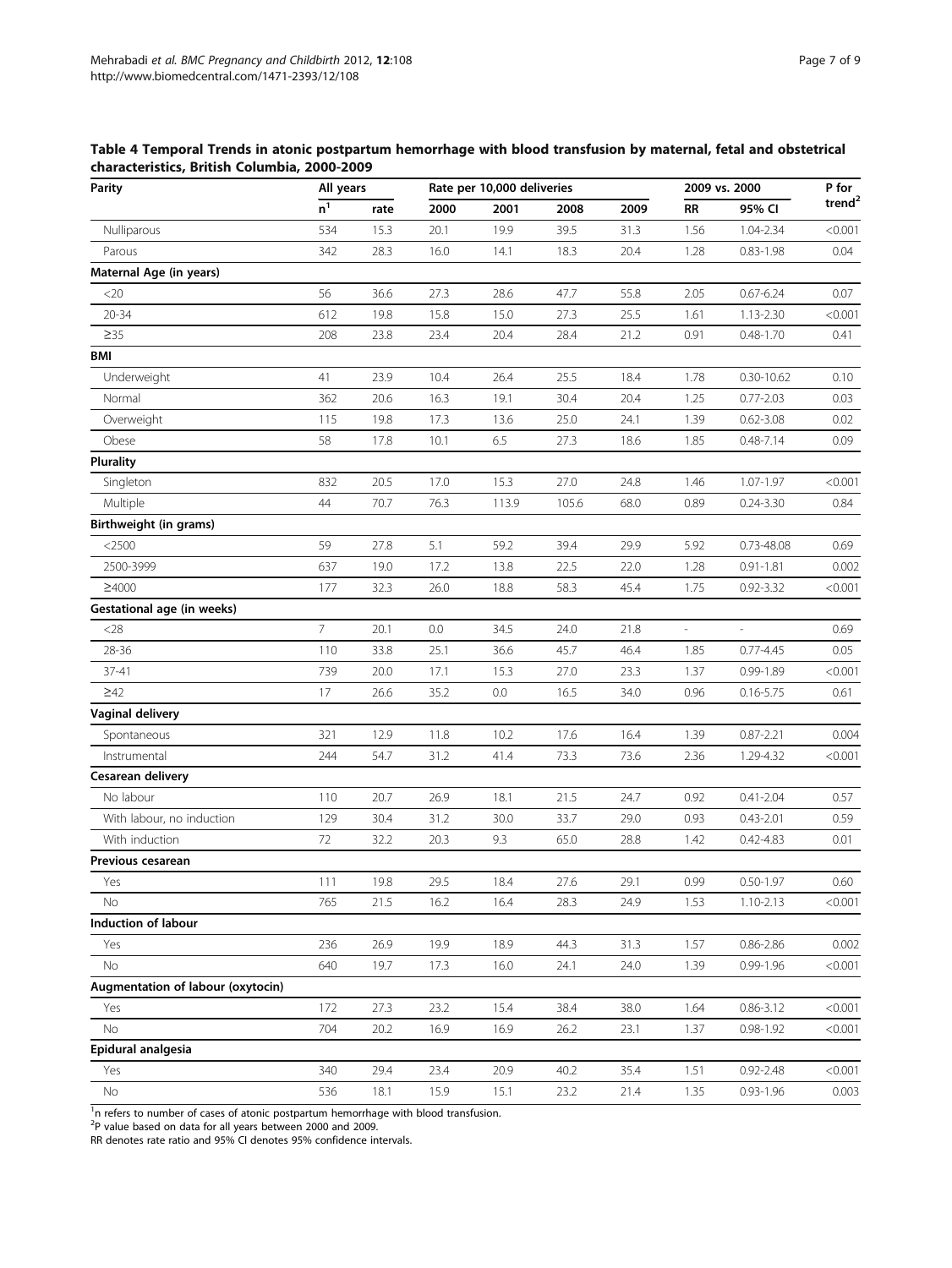<span id="page-7-0"></span>represented one of the smaller regions and rates by year fluctuated somewhat even though the linear trend was statistically significant (Table [2\)](#page-4-0). The fact that postpartum hemorrhage with hysterectomy did not increase over the latter half of the study period is a welcome development as Canada [3] (and British Columbia in particular [13]) has higher postpartum hemorrhage with hysterectomy rates as compared with other countries. Increasing use of procedures other than hysterectomy to control bleeding may be responsible for the trend in hysterectomy for postpartum hemorrhage.

Key strengths of our study include use of procedure code definitions for procedures to control bleeding that did not change over time, and postpartum hemorrhage code definitions that remained unchanged between ICD-9 and ICD-10. However, as noted, there was a change in the definition of postpartum hemorrhage in 2006. Besides blood transfusions and hysterectomies, other interventions with postpartum hemorrhage have not been reported in previous studies and it is unclear to what extent they have been consistently documented over time. Limitations of our study include use of information from a large perinatal database, which could contain some coding and transcription errors. In addition, multiple comparisons may increase the probability of falsely significant findings. Other limitations include problems with the clinical diagnosis of postpartum hemorrhage since estimation of blood loss during childbirth is difficult to standardize. Our use of different measures of sepostpartum hemorrhage was important for identifying increasing trends in clinically relevant cases of postpartum hemorrhage.

## Conclusions

Atonic postpartum hemorrhage and severe atonic postpartum hemorrhage rates continued to increase in British Columbia across a range of maternal, fetal and obstetric characteristics. The 46% increase in atonic postpartum hemorrhage with blood transfusion between 2000 and 2009 is substantial. Given that these increases were similar to findings from various countries and jurisdictions employing different definitions and distinct markers of severity, further research is required to identify and address the cause or causes of the increase in atonic postpartum hemorrhage.

## Additional file

[Additional file 1:](http://www.biomedcentral.com/content/supplementary/1471-2393-12-108-S1.pdf) Table S1. International Classification of Diseases (ICD-9, ICD-10), the Canadian Classification of Diagnostic, Therapeutic and Surgical Procedures (CCP), and the Canadian Classification of Interventions (CCI) diagnosis/procedure codes used.

#### Competing interests

The authors declare that they have no financial or other competing interests.

#### Authors' contributions

AM and KSJ were responsible for the intellectual content of the study proposal; they developed and articulated the conceptual framework and study design. AM, KSJ and JH developed the analytic approach. AM wrote the first draft of the manuscript and analyzed the data. JAH, LL RML and KSJ made substantial contributions to the study design and study proposal drafts; they make substantial contributions to the analysis and interpretation of data and revised the article for important intellectual content. All authors have read and approved the final manuscript.

#### Acknowledgements

This work is supported by a Canadian Institutes of Health Research Team grant in Severe Maternal Morbidity (MAH - 115445) and carried out under the auspices of Perinatal Services BC. We appreciate the assistance provided by staff at Perinatal Services BC, particularly Cathe Johnson, Terri Pacheco, Brooke Kinniburgh, Linda Lee, and Kenny Der. Jennifer A. Hutcheon is supported by a Scholar Award from the Michael Smith Foundation for Health Research and K.S. Joseph is supported by the Child and Family Research Institute.

#### Author details

<sup>1</sup>Department of Obstetrics and Gynaecology, University of British Columbia and the Children's and Women's Health Centre of British Columbia, Room E418B, Shaughnessy Bldg, 4500 Oak Street, Vancouver, BC V6H 3N1, Canada. <sup>2</sup>School of Population and Public Health, University of British Columbia, Vancouver, BC, Canada. <sup>3</sup>Perinatal Services BC, Vancouver, BC, Canada.

#### Received: 23 February 2012 Accepted: 9 October 2012 Published: 11 October 2012

#### References

- 1. Wise A, Clark V: Strategies to manage major obstetric haemorrhage. Curr Opin Anaesthesiol 2008, 21(3):281–287.
- 2. Roberts WE: Emergent obstetric management of postpartum hemorrhage. Obstet Gynecol Clin North Am 1995, 22(2):283-302.
- 3. Knight M, Callaghan WM, Berg C, Alexander S, Bouvier-Colle MH, Ford JB, Joseph KS, Lewis G, Liston RM, Roberts CL, et al: Trends in postpartum hemorrhage in high resource countries: a review and recommendations from the International Postpartum Hemorrhage Collaborative Group. BMC Pregnancy Childbirth 2009, 9:55.
- 4. Health Canada: Canadian Perinatal Health Report, 2003. Ottawa: Minister of Public Works and Government Services of Canada; 2003.
- 5. Joseph KS, Rouleau J, Kramer MS, Young DC, Liston RM, Baskett TF: Investigation of an increase in postpartum haemorrhage in Canada. BJOG 2007, 114(6):751–759.
- 6. Callaghan WM, Kuklina EV, Berg CJ: Trends in postpartum hemorrhage: United States, 1994–2006. Am J Obstet Gynecol 2010, 202(4):353. e351-e356.
- 7. National Service Scotland: Scottish Confidential Audit of Severe Maternal Morbidity: 3rd Annual Report. In. Aberdeen, Scotland; 2005.
- 8. Rossen J, Økland I, Bjarte Nilsen O, Eggebø TM: Is There an Increase of Postpartum Hemorrhage, and Is Severe Hemorrhage Associated With More Frequent Use of Obstetric Interventions? Obstet Gynecol Surv 2011, 66(1):18–20.
- 9. Lutomski JE, Byrne BM, Devane D, Greene RA: Increasing trends in atonic postpartum haemorrhage in Ireland: an 11-year population-based cohort study. BJOG 2012, 119(3):306–314.
- 10. Ford JB, Roberts CL, Simpson JM, Vaughan J, Cameron CA: Increased postpartum hemorrhage rates in Australia. Int J Gynecol Obstet 2007, 98(3):237–243.
- 11. Kramer MS, Dahhou M, Vallerand D, Liston R, Joseph KS: Risk factors for postpartum hemorrhage: can we explain the recent temporal increase? J Obstet Gynaecol Can 2011, 33(8):810–819.
- 12. Bateman BT, Berman MF, Riley LE, Leffert LR: The epidemiology of postpartum hemorrhage in a large, nationwide sample of deliveries. Anesth Analg 2010, 110(5):1368-1373.
- 13. Say L, Souza JP, Pattinson RC: Maternal near miss-towards a standard tool for monitoring quality of maternal health care. Best Pract Res Clin Obstet Gynaecol 2009, 23(3):287–296.
- 14. Dupont WD, Plummer D: Using Stata v9 to model complex non-linear relationships with restricted cubic splines: North American Stata Users' Group Meeting 2005, Stata Users Group; 2005.